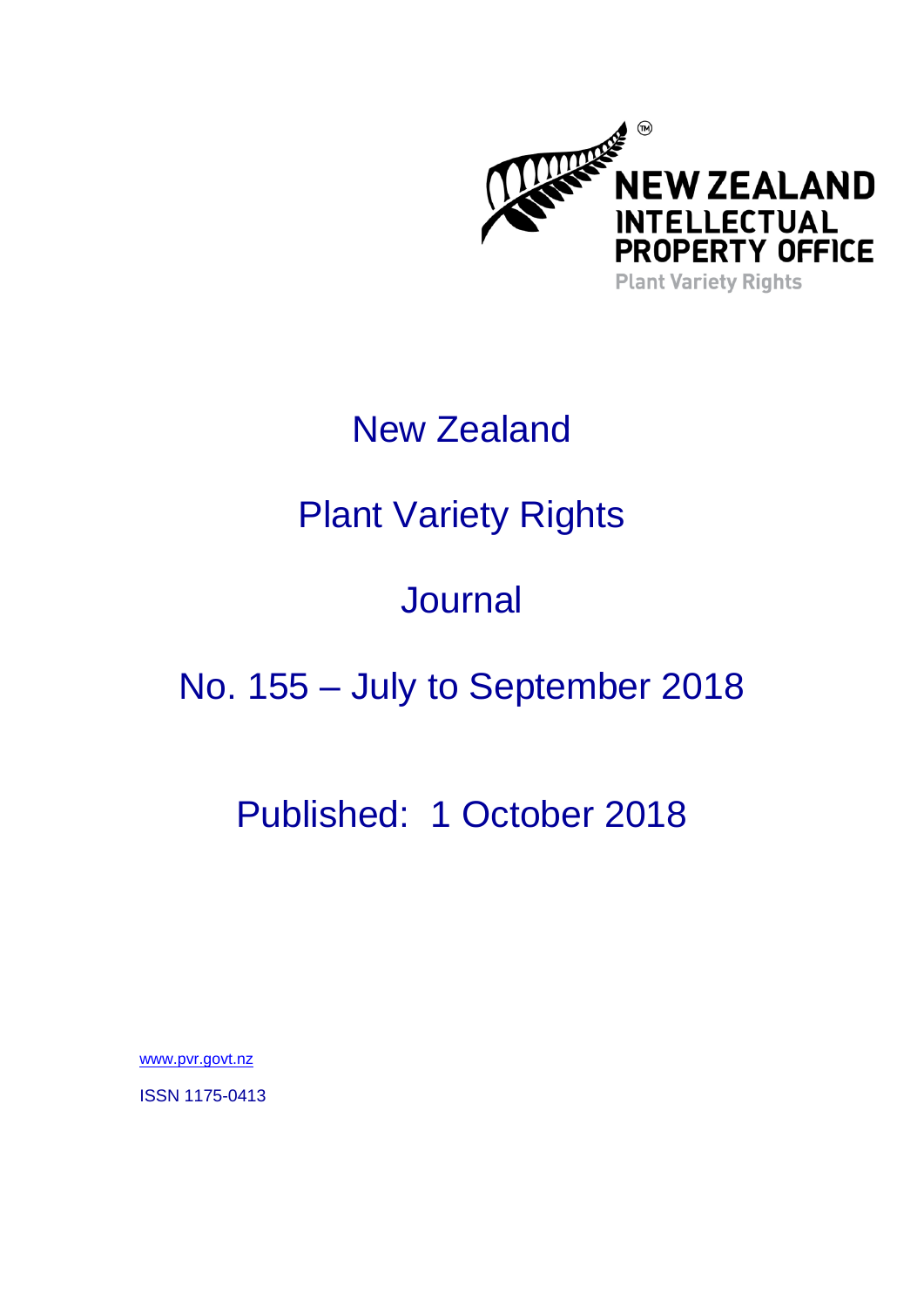#### I. GENERAL INFORMATION

#### I.A CLOSING DATES – NOTICE TO BREEDERS ENTERING VARIETIES IN CENTRAL DUS TRIALS

#### CONDUCTED BY THE PVR OFFICE

You will need to meet the following deadline in order to have your variety included in the central trials to be established in 2019 –

| Summer-sown Forage Brassicas | Make application by 1 January 2019. |
|------------------------------|-------------------------------------|
| Clover                       | Make application by 15 January 2019 |
| Grasses                      | Make application by 1 February 2019 |

I.B HOLIDAY CLOSING OF THE PLANT VARIETY RIGHTS OFFICE

The Plant Variety Rights Office will close at end of business on Monday, 24 December 2018 and reopen on Thursday, 3 January 2019.

#### I.C PLANT VARIETY RIGHTS ACT (1987) REVIEW

Public consultation is now open on a review of the Plant Variety Rights (PVR) Act 1987 to ensure that the PVR Act is fit-for-purpose going forward.

The plant breeding industry has changed significantly over the last 30 years. Although a review of the PVR Act 1987 was first initiated in the early 2000s, it was put on hold in anticipation of the release of the Waitangi Tribunal's Wai 262 report, which made a number of recommendations affecting the PVR regime. It was further delayed by international negotiations in the Trans-Pacific Partnership Agreement, which has since morphed into the Comprehensive and Progressive Agreement for Trans-Pacific Partnership (CPTPP).

Under the CTPPP, New Zealand is now required within three years to modernise the PVR regime to be consistent with the updated international agreement on plant variety rights (UPOV 91). This review is therefore necessary to ensure that the PVR Act is fit-for-purpose going forward.

The consultation period will run from 17 September to 21 December 2018 and includes regional hui for engagement with Māori, as well as public and industry meetings around New Zealand.

For further information see [https://www.mbie.govt.nz/info-services/business/intellectual](https://www.mbie.govt.nz/info-services/business/intellectual-property/plant-variety-rights/review/issues-paper)[property/plant-variety-rights/review/issues-paper](https://www.mbie.govt.nz/info-services/business/intellectual-property/plant-variety-rights/review/issues-paper)

#### I.D PUBLICATION OF VARIETY DENOMINATIONS

One of the criteria for grant is that every variety must have a suitable variety denomination, proposed by the breeder and approved by the authority. The Plant Variety Rights Regulations 1988 Section 8(d) requires that every denomination that has been proposed for a variety be published in the quarterly Plant Variety Rights Journal. This requirement ensures public exposure and provides for the opportunity for anyone to lodge an objection or otherwise comment. The minimum length of time for any possible public comment is three months.